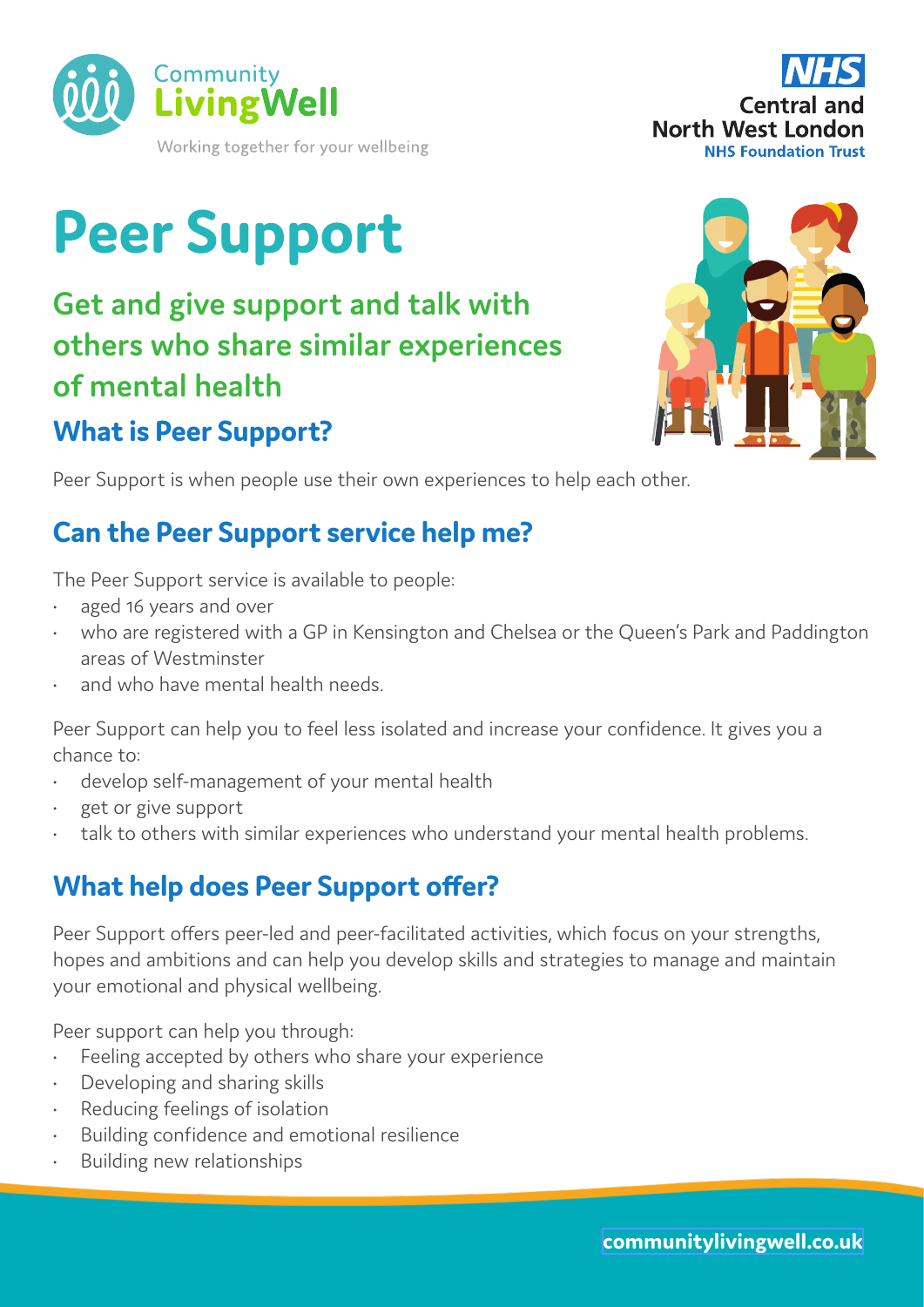## **How can I access Peer Support?**

You can refer yourself quickly and easily by:

- completing the form on our website **[communitylivingwell.co.uk](http://www.communitylivingwell.co.uk)**
- by calling **020 3317 4200**
- or email us at **[cnw-tr.clw@nhs.net](mailto:cnw-tr.clw%40nhs.net?subject=)**

Alternatively, you can ask your GP or other professional involved in your care to refer you to Community Living Well.

Community Living Well is a collaboration of NHS and voluntary sector partners. Peer Support is delivered by Kensington and Chelsea Mind. Kensington and Chelsea Mind is a registered charity - No. 1002986

## **If you need urgent assistance...**

#### **If you or someone you know needs immediate help with a mental health crisis...**

- call Central and North West London NHS Trust Single Point of Access (SPA) advice line free on **0800 0234 650** (24/7)
- or contact Samaritans free on **116 123**  (24/7) or email **[jo@samaritans.org](mailto:jo%40samaritans.org?subject=)**
- If a mental health crisis occurs when your service is closed (if you are an existing patient), or, if you are not an existing patient, your GP is closed, call Freephone **0800 0234 650** (open 24 hours a day, seven days a week) or email **[cnw-tr.spa@nhs.net](mailto:cnw-tr.spa%40nhs.net?subject=)**
- If you have already taken an overdose or injured yourself, dial 999

# **Types of Peer Support**

Peer support services can help people in different ways. Community Living Well Peer Support provides a wide range of options depending on your needs and goals.

#### **Peer Support Groups**

Give and receive mutual support in a peer support group to manage daily stresses, online or in-person.

Structured self-help peer support groups aim to bring people together to share their experiences of dealing with mental health issues. It's your chance to talk about your mental health, an opportunity to learn about how others in similar situations manage their lives and connect with people who know what it's like to feel the way you do.

Groups include support for people of specific communities, such as LGBTQIA+ and BAME, women's peer support, and support through art.

#### **One-to-one**

Meet with a peer support worker (this may be over the phone), talk through emotional challenges and share coping suggestions. Talking helps, but not everyone is comfortable talking in a group and even if you are, sometimes it's nice to be able to talk to someone on a one-to-one basis. When you're talking with a peer you are with someone who is equal to you, not a professional therapist or counsellor. It's someone who can put themselves in your shoes.

Sometimes just having a safe space and time to talk is enough. The peer support worker is there to listen, relate to how you feel and even offer practical tips they themselves have used to overcome similar difficulties.